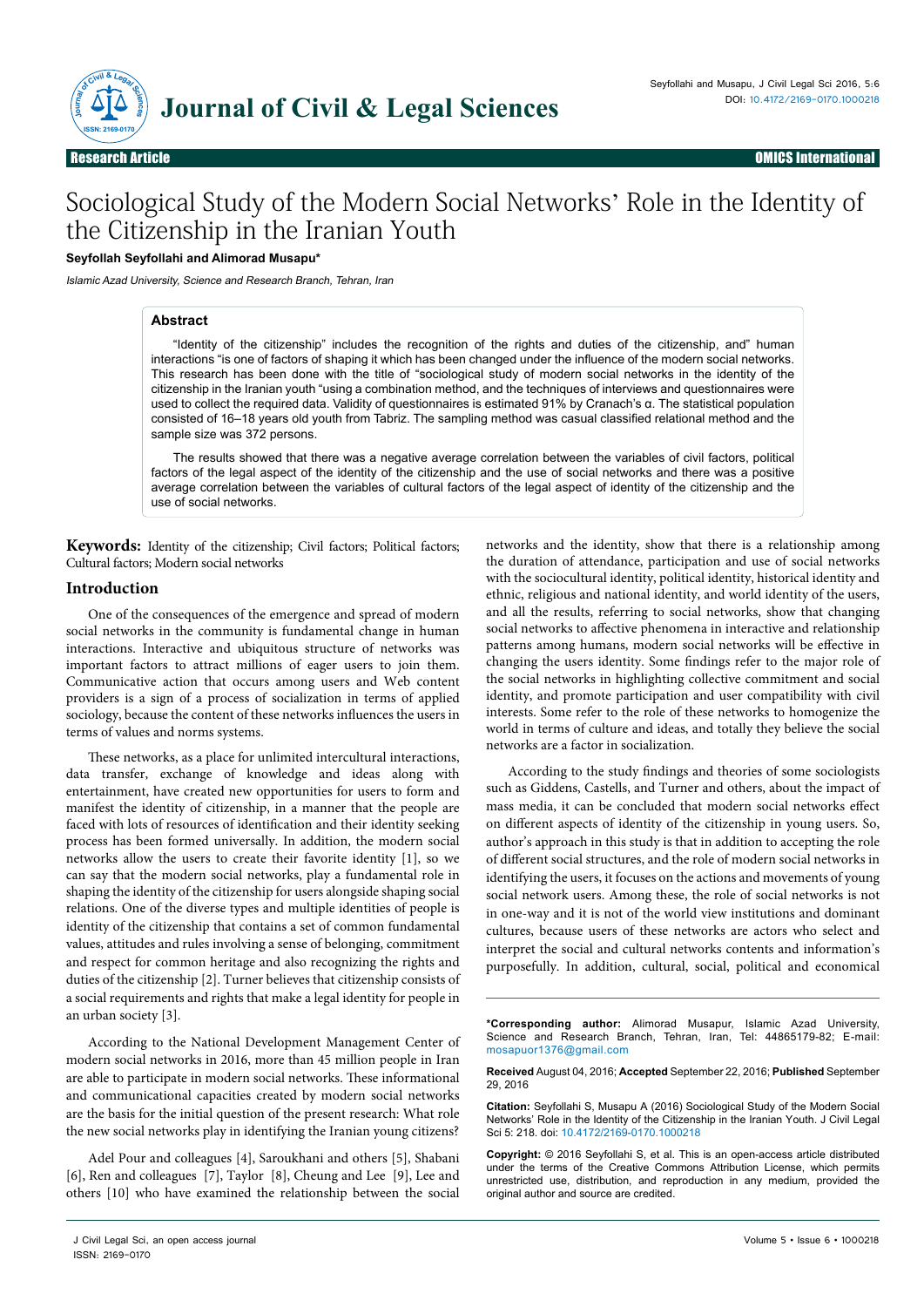structure of society, in which micro and macro relations are shaped, will be effective in membership of users in different groups on the network and the selection process and their perceptions of the information's and contents in these networks. In fact, although the membership in social networks effect on all public and private aspects of young user activities, these young people as social actors have the will and are not affected passively by virtual atmosphere, but this influence and reception is thoughtful, and young users organize their interactions within social networks according to different social structures.

## **Concept of "identity of the citizenship"**

The "citizen" word is an English vocabulary and is derived word "city", and originally comes from the Latin word "civility". This word in Latin is the equivalent for the word "police" and in Greek it means the "city". According to Anthony Giddens, a citizen is a member of a political community who has rights and duties in relation to this membership [11]. Being a citizen as a "normal" form, means having the right to vote and taking political positions, benefitting from equality before the law and having the right to exploit the various government benefits and services, respectively. In addition, being a citizen requires having obligations such as obeying the law, paying tax and defending the country in critical conditions [12]. From the sociological viewpoint, citizenship includes taking advantages of series of civil, political, social and economic rights developed by qualified institutions and structures [13]. According to Aizin and Turner[14] there are less emphasis on legal rules and more emphasis on norms, practices, meanings and identities in the sociological definition of citizenship. Citizenship aspects include: 1) civil aspect of citizenship 2) the political aspect of citizenship 3) socio-economic dimension aspect of citizenship 4) cultural aspect of citizenship.

According to various definitions of identity of the citizenship, it can be said that the identity of the citizenship has two fundamental aspects citizenship rights and duties that each has some components. The legal identity of the citizenship involves some components of civilization, culture and politics which have been studied in this research.

### **Operational Definition of the Identity of the Citizenship**

Two fundamental aspects of rights of the citizenship and duties of the citizenship have been considered for identity of citizenship that each involves another dimension. The legal dimension of identity of citizenship consists of civil, cultural and political dimensions and duty role of the identity of the citizenship consists of legislation, universalism and social tolerance.

Forty-six items were used for measuring the dependent variables of the identity of the citizenship. Exploratory factor analysis and validity analysis were used to determine variable dimensions of this structure. Before goodness and capability analysis, and factor analysis, "modern social networks" were examined by KMO<sup>1</sup> and BTS<sup>2</sup> test. The results of these tests indicate the fact that, first, how good idea was the idea of factor analysis for these items? These statistics indicate that how extent common factors can be able to explain the variance of variables. "Mentioned statistic range is between zero and one. If the value of this statistic is between 0.50 and 0.69, it shows the suitability of extent of correlation for the set of variables for factor analysis, and it shows more than 0.70 which is very suitable correlation for factor analysis. Secondly, D<sup>3</sup>or determinant indicates whether the correlation matrix

1 Kiser Mayer oliken 2 Barttlete 3 Determinant

between these questions is "single matrix" or not? If it is single, it will not be possible to perform factor analysis properly (Table 1).

In general, study of modern social networks role in the formation of a new legal dimension of the identity of citizenship for Iranian Youth is the main purpose of the present research. The trivial goals are:

- 1- The study of the state of the identity of the citizenship in its legal dimension among Iranian youth.
- 2- The study of modern social networks role in its legal dimension among Iranian youth
- 3- The study of consequences of modern social networks role in the identity of the citizenship among youth.
- 4- Providing strategies and suggestions to optimize the role of social networks in the identity of the citizenship among Iranian youth.

## **Research Hypothesis Includes**

- 1- It seems that modern social networks play a role in the identity of the citizenship from the viewpoint of civil aspect (as one of the legal aspect of identity of the citizenship) for Iranian young users.
- 2- It seems that modern social networks play a role in the political aspect of the identity of the citizenship (as one of the legal aspect of the identity of the citizenship) for Iranian young users.
- 3- It seems that modern social networks play a role in the cultural aspect of the identity of the citizenship (as one of the legal aspect of the identity of the citizenship) for Iranian young users.

#### **Theoretical Model of Research**

Figure 1 shows the Theoretical model of research.

#### **Tools and methods**

Due to the nature of this research, the most appropriate method is the combination way or multi-way style. In the first stage in order to gather the required information, interview techniques and written questionnaires techniques were used to collect field data. The questionnaire is based on theoretical foundation and research findings adopted in the form of 56 questions, and its validity estimated 0 91% by Cranach's α, respectively. The statistical population consisted of all 16 to 18-year-old youth educating in five educational zones of the pedagogical department with abundance of 51210 in Tabriz using classified sampling, 372 young people were selected by potential efficiency of 1% and coefficient reliability of 99% The obtained data were analyzed by SPSS software.

#### **Research Findings**

### **Distribution of studied young people in terms of gender**

The statistical sample in this study includes 372 patients who are 188 men and 184 women; it means 50.5% men and 49.5% women constituted the statistical sample.

#### **Distribution of studied young people in terms of age**

Youth age distribution of the study shows the age range of 16–18 years. Frequency of age group related to 16 years old contains 114 subjects i.e., 33.2% statistical sample and 17-year-old age group with a frequency of 115 subjects i.e., 33.5%, and 18 years old with a frequency 114 subjects i.e., 33.2%.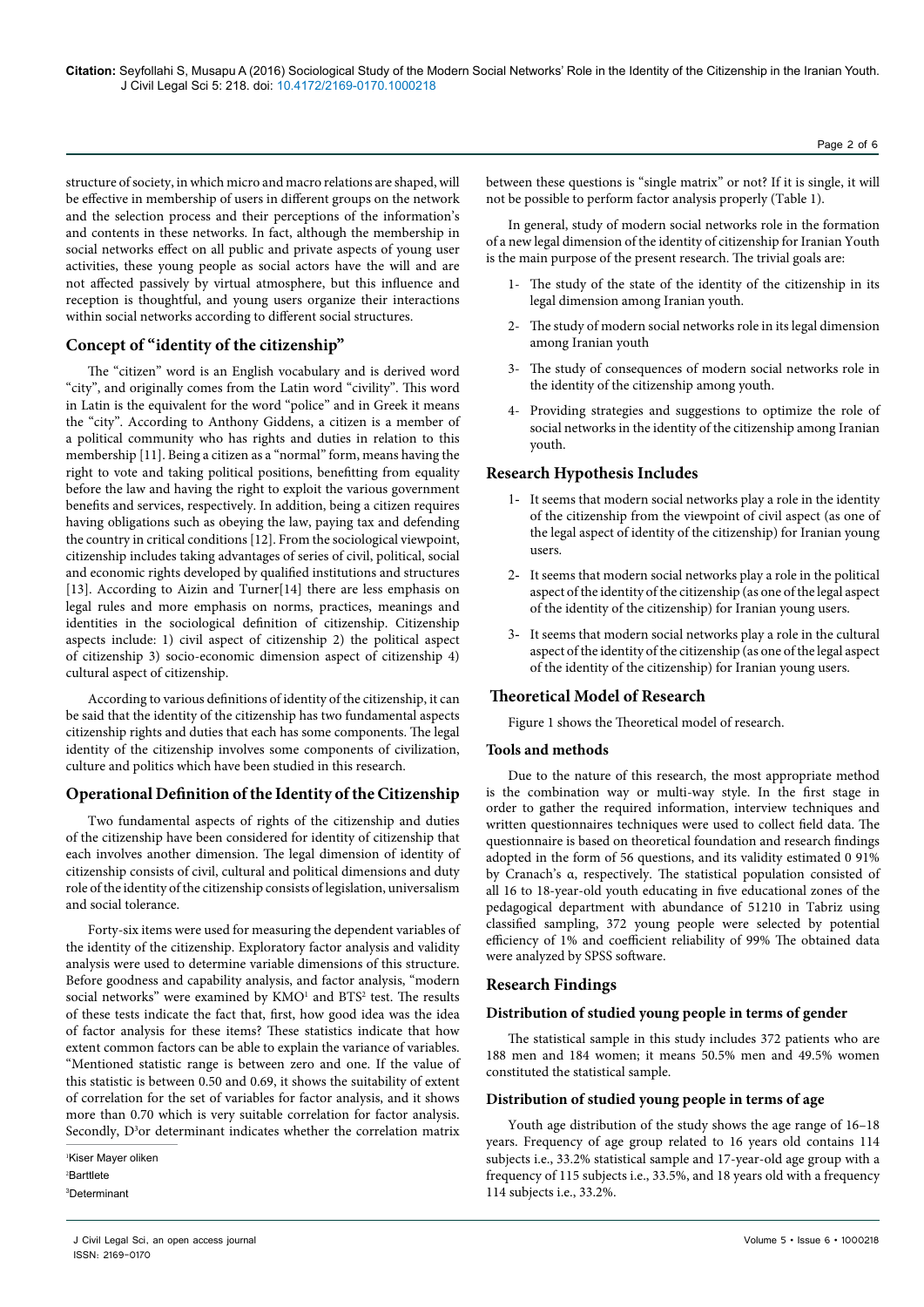**Citation:** Seyfollahi S, Musapu A (2016) Sociological Study of the Modern Social Networks' Role in the Identity of the Citizenship in the Iranian Youth. J Civil Legal Sci 5: 218. doi: 10.4172/2169-0170.1000218

## Page 3 of 6

| Factor                                                                                                                                                   | <b>Titles of factors</b><br>Items |                                                                                                                                                                                              |                |       | Percentage<br>of explained<br>variance | <b>Coefficient</b><br>Validity of<br>the scale |
|----------------------------------------------------------------------------------------------------------------------------------------------------------|-----------------------------------|----------------------------------------------------------------------------------------------------------------------------------------------------------------------------------------------|----------------|-------|----------------------------------------|------------------------------------------------|
| Factor: legal dimension<br>of identity of citizenship                                                                                                    | Civil factor                      | 1. I can comment on various social and political affairs freely and without 0.845<br>any feeling of limitation. I feel that I have freedom of speech.                                        |                |       |                                        |                                                |
|                                                                                                                                                          |                                   | 2. I can talk about various social and political affairs freely and without any $ 0.817$<br>feeling of limitation. I feel that that I have freedom of speech.                                |                |       |                                        |                                                |
|                                                                                                                                                          |                                   | 3. I can select my religion freely and without any feeling of limitation and<br>say my religion. In fact I have freedom of selection and religion.                                           | 0.749<br>0.686 |       | 21.73                                  |                                                |
| fa                                                                                                                                                       | Civil                             | 4. I can interact freely with anyone and any group that I'm willing to<br>engage in them. In fact, I enjoy the freedom in social interactions and 0.657<br>communications.                   |                | 4.283 |                                        | $80/$ .                                        |
|                                                                                                                                                          |                                   | 5. I can freely access to my required information and knowledge. In fact,<br>I feel that freedom of access to information is very achievable in society.                                     | 0.551          |       |                                        |                                                |
|                                                                                                                                                          |                                   | 6. In our society, everyone is equal before law and there is no difference $\frac{1}{0.478}$<br>and no orientation towards different groups of people before the law.                        | 0.479          |       |                                        |                                                |
|                                                                                                                                                          | Civil                             | 7. Any discriminatory and one-sided judgment in our society for men and 0.479<br>women is forbidden, and all women and men are equal.                                                        | 0.478          |       |                                        |                                                |
|                                                                                                                                                          | factors                           | 8. Any discriminatory and one-sided Judgment in our society for different<br>ethnicities (Persians, Turks, Kurds, Baluchis, etc.) is prohibited and all<br>people of every nation are equal. | 0.459          |       |                                        |                                                |
|                                                                                                                                                          |                                   | 9. Any discriminatory and one-sided judgment in our society for Shiites<br>and Sunnis is forbidden and people of all religious communities are equal.                                        |                |       |                                        |                                                |
|                                                                                                                                                          |                                   | 10. No one has the right to offense anyone in social and cultural issues,<br>and all are protected by law against any aggression.                                                            |                |       |                                        |                                                |
|                                                                                                                                                          | <b>Political factor</b>           | 1. Iranian youth have the right to vote and the law protects of their voting 0.830<br>rights.                                                                                                |                | 2.455 | 16.375                                 | $713/$ .                                       |
|                                                                                                                                                          | Political<br>factors              | 2. Each Iranian youth can be responsible for filling a job and responsibility<br>at various levels in the government, and there is a need and capability to<br>get a responsibility.         | 0.763<br>0.718 | 2.925 |                                        |                                                |
|                                                                                                                                                          |                                   | 3. Every Iranian young people, women or men with any political and<br>religious tendencies and ethnic groups can participate freely in the $0.628$<br>political process and activities.      | 0.139          | 12.73 |                                        | 705/.                                          |
|                                                                                                                                                          |                                   | 4. Iranian young people access to required information freely without 0.286<br>restrictions.                                                                                                 |                |       |                                        |                                                |
|                                                                                                                                                          |                                   | 5. I think all human beings are free and equal with any gender and with<br>any language.                                                                                                     |                |       |                                        |                                                |
|                                                                                                                                                          |                                   | 6. All of the youth have right to protest against public and social affairs.                                                                                                                 |                |       |                                        |                                                |
|                                                                                                                                                          | <b>Cultural factors</b>           | 1. Every young people can travel any favorite place without any $0.730$<br>restrictions in the world.                                                                                        |                |       |                                        |                                                |
|                                                                                                                                                          |                                   | 2. Iranian youth are in a high mobility in the field of cultural issues and<br>their mobility is clear in the cultural issues particularly in accepting cultural<br>elements.                | 0.704<br>0.679 |       |                                        |                                                |
|                                                                                                                                                          |                                   | 3. Young people can comfortably speak and write in their native language 0.614<br>(Persian, Turkish, Kurdish, etc.) and there are no restrictions in speaking                                |                |       |                                        |                                                |
|                                                                                                                                                          |                                   | and writing in their native languages.<br>4. In Iran, all young people have the right to live in their customs, language<br>and culture and there are not any limitations.                   | 0.596<br>0.535 |       |                                        |                                                |
|                                                                                                                                                          |                                   | 5. Each Iranian youth can easily learn national language (Farsi) and<br>national customs and they can introduce themselves by it.                                                            | 0.460          |       |                                        |                                                |
|                                                                                                                                                          |                                   | 6. Each Iranians young people can communicate and interact without any $ _{0.458}$<br>restrictions with other nations and different cultures.                                                |                |       |                                        |                                                |
|                                                                                                                                                          |                                   | 7. As a young man, I respect for all peoples with different cultures and<br>ethnic groups, and I should respect them despite all of cultural differences.                                    |                |       |                                        |                                                |
|                                                                                                                                                          |                                   | 8. The superiority of one culture over another is not a sign of difference<br>in cultures.                                                                                                   |                |       |                                        |                                                |
| Determinant = 1.644 Alpha =/0 91<br>Kaiser- Meyer- Olkin measure of sampling adequacy =689 /.<br>Bartlett Test of Sphericity =36260725 Significance =000 |                                   |                                                                                                                                                                                              |                |       |                                        |                                                |

**Table 1:** Results of factor analysis and reliability analysis of the items related to the legal aspect of the identity of the citizenship.

## **Distribution of studied young people from the viewpoint of educational level**

## In Statistical sample, 123 subjects, i.e., 33.1 percent were studying in high school in the second grade and 126 subjects i.e. 33.9 percent in the third grade and 123 subjects i.e. 33.1 percent in preuniversity grade.

## **Rate of using the social networks in the studied youth per day in terms of hours**

According to the data, 22.6 percent of young subjects have used the social networks less than 1 hour, 37.4 percent between 1 to 2 hours, 24.5 percent between 3 to 4 hours, 8.9 percent between 5 and 6 and 6.7 percent more than 6 hours (Table 2).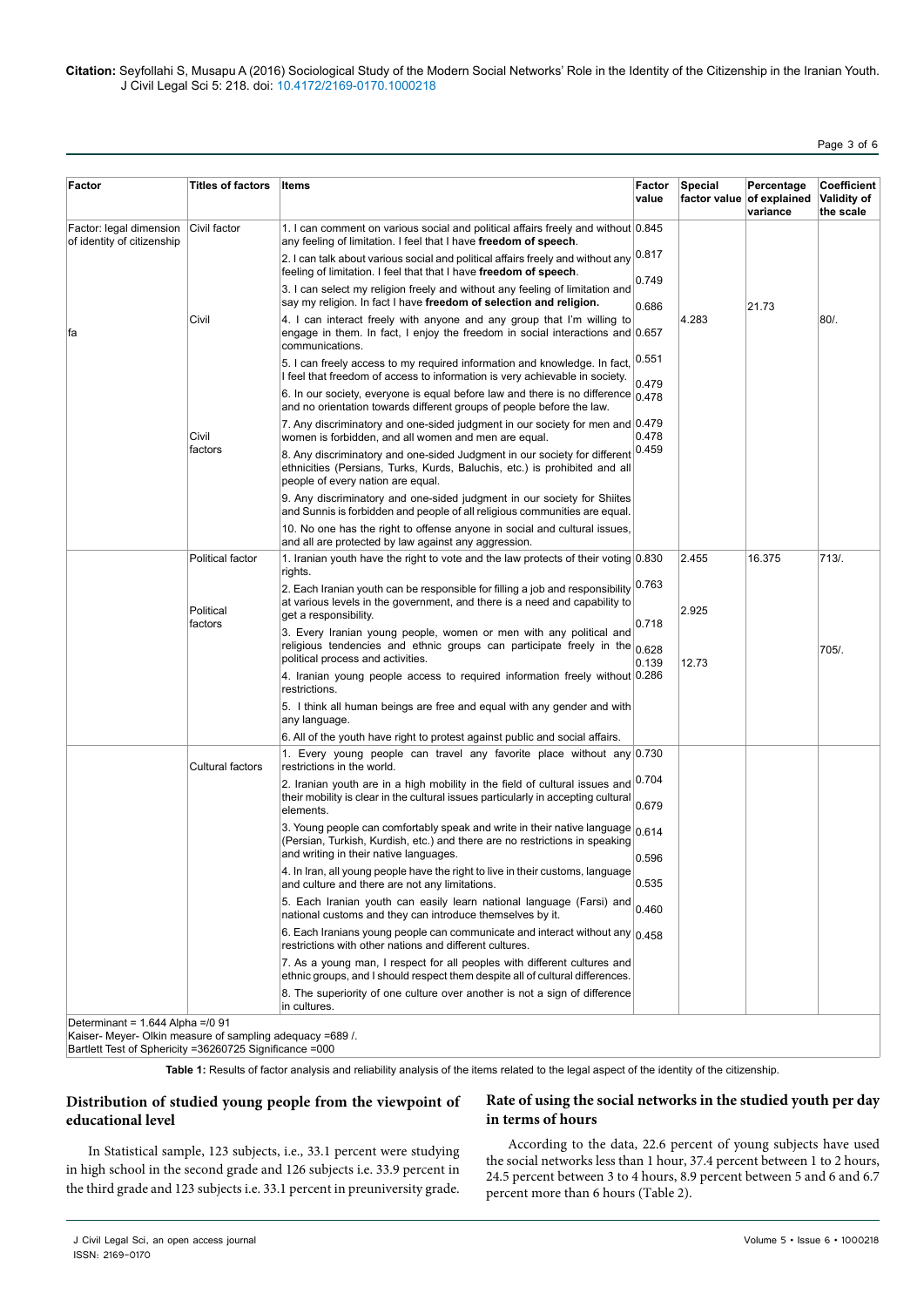**Citation:** Seyfollahi S, Musapu A (2016) Sociological Study of the Modern Social Networks' Role in the Identity of the Citizenship in the Iranian Youth. J Civil Legal Sci 5: 218. doi: 10.4172/2169-0170.1000218



| <b>Items</b>        | Frequency | Percent |  |  |
|---------------------|-----------|---------|--|--|
| Less than one hour  | 84        | 22.6    |  |  |
| 1 to 2 hour         | 139       | 37.4    |  |  |
| 3 to 4 hour         | 91        | 24.5    |  |  |
| 5 to 6 hour         | 33        | 8.9     |  |  |
| More than 6 to hour | 25        | 6.7     |  |  |
| Total               | 372       | 100     |  |  |

**Table 2:** Frequency distribution of using the modern social networks in young subjects.

| <b>Items</b>                                     | Frequency | Percent |
|--------------------------------------------------|-----------|---------|
| To exchange information and ideas                | 176       | 27.8    |
| for entertainment and recreation                 | 141       | 22.2    |
| To chat with friends and greeting with relatives | 125       | 19.7    |
| To spend time and escape from loneliness         | 83        | 13.1    |
| To receive the news of community                 | 53        | 8.4     |
| to teach and learn issues                        | 27        | 4.3     |
| to send and receive photos and videos            | 21        | 3.3     |
| To receive the unannounced news of TV            | 8         | 1.3     |
| total                                            | 634       | 100     |

**Table 3:** Frequency distribution in terms of type of using for modern social networks in studied young subjects.

## **Frequency Distribution in Terms of Type of using the Modern Social Networks among Youth**

27.8 percent of young subjects have used the modern social networks to exchange information and ideas, 22.2 percent for entertainment and recreation, 19.7 percent to chat with friends and greeting with relatives, 13.1 percent to spend time and escape from loneliness, 8.4 percent for the news of community, 4.3 percent for teaching and learning issues, 3.3 percent for sending and receiving photos and videos and 1.3 percent to receive unannounced news of TV (Table 3).

# **Research Hypothesis**

1. It seems that the modern social networks have a role in the civil dimension of identity of the citizenship (as one of the legal dimension in identity of the citizenship) for young subjects.

According to the data, there were relatively moderate negative

| <b>Variables</b>                | Rate of using the modern social networks |          |  |
|---------------------------------|------------------------------------------|----------|--|
| Civil factor in the identity of | The correlation coefficient              | 425 % ** |  |
| the citizenship                 | Significant                              | 0/004    |  |
|                                 |                                          | 372      |  |

Page 4 of 6

**Table 4:** The correlation coefficient of using the modern social networks and civil factor in the identity of the citizenship.

| <b>Variables</b>                                       | Rate of using the modern social networks                          |     |  |  |
|--------------------------------------------------------|-------------------------------------------------------------------|-----|--|--|
| Political factor in the identity<br>of the citizenship | 438 % $**$<br>The correlation coefficient<br>Significant<br>0/004 |     |  |  |
|                                                        |                                                                   | 372 |  |  |

**Table 5:** The correlation coefficient of using the modern social networks and political factor in identity of citizenship.

| <b>Variables</b>                                       | Rate of using the modern social networks   |                         |  |
|--------------------------------------------------------|--------------------------------------------|-------------------------|--|
| Political factor in the identity<br>of the citizenship | The correlation coefficient<br>Significant | 297% **<br>0/003<br>372 |  |

**Table 6:** The correlation coefficient of using the modern social networks and cultural factor in the identity of the citizenship.

and linear correlation between civil factor variables of identity of the citizenship and amount use of the modern social networks (Table 4).

2. It seems that modern social networks have a role in the political dimension of the identity of the citizenship (as one of the legal dimension of the identity of the citizenship) for young subject

According to the data of the table 4, there were relatively moderate negative and linear correlation between political factor variable of identity of citizenship and amount use of the modern social networks (Table 5).

3. It seems that modern social networks have a role in the cultural dimension of the identity of the citizenship (as one of the legal dimension of the identity of the citizenship) for young subjects.

 According to the data of table 5, there were relatively moderate negative and linear correlation between cultural factor variable of the identity of the citizenship and the amount of using the modern social networks (Table 6).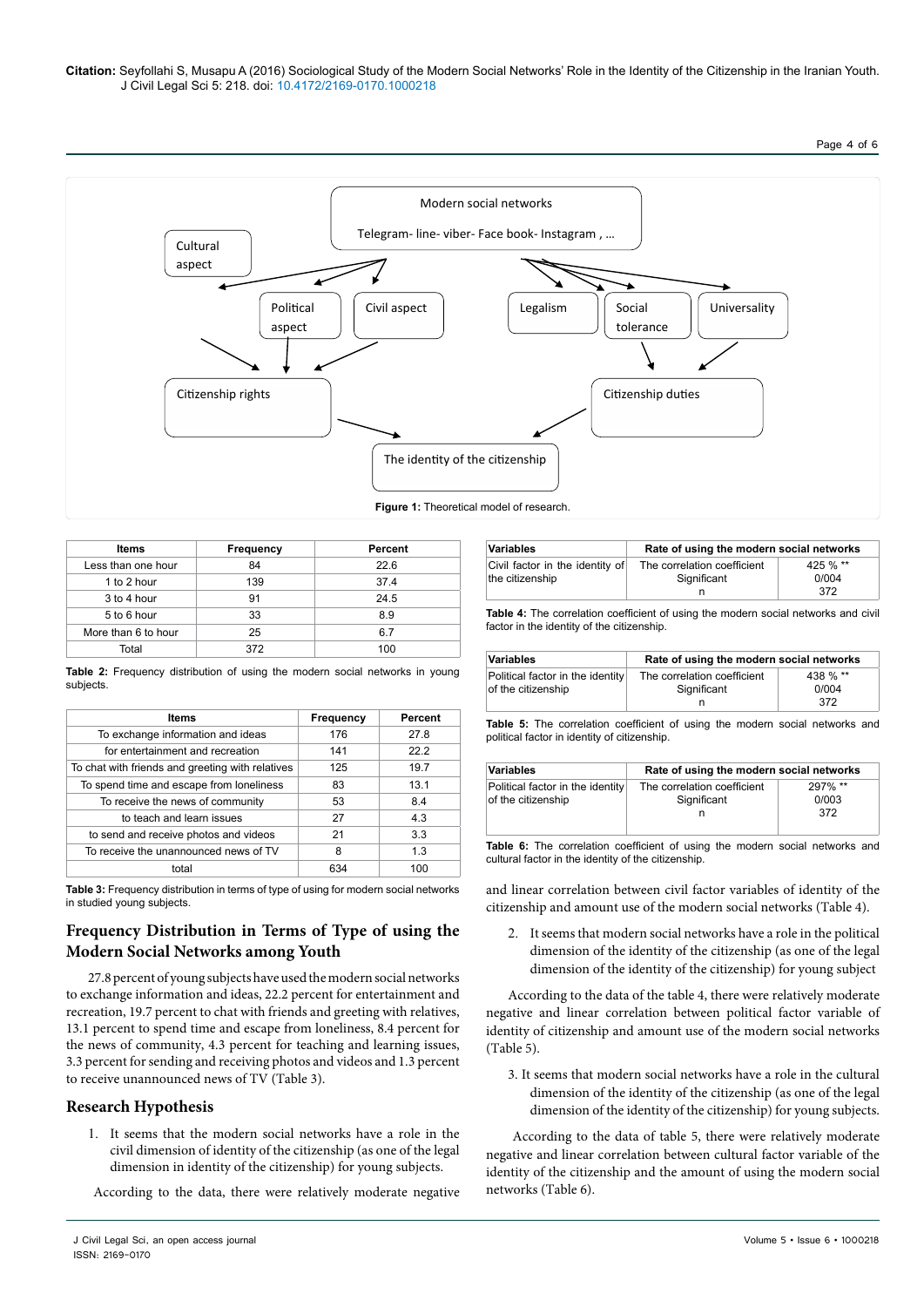#### **Citation:** Seyfollahi S, Musapu A (2016) Sociological Study of the Modern Social Networks' Role in the Identity of the Citizenship in the Iranian Youth. J Civil Legal Sci 5: 218. doi: 10.4172/2169-0170.1000218

Page 5 of 6

| Order | Item                                                                                                                                        |
|-------|---------------------------------------------------------------------------------------------------------------------------------------------|
|       | Creating organized groups dealing with production and distribution of contents required by youth according to their mental states and ages. |
|       | Ads making people aware and making a new culture for advantages and disadvantages of the membership in the modern social networks           |
|       | Creating an opportunity for improving the relation of the parents and teachers with the teenagers and the youth.                            |
|       | Flexibility and an attitude in society toward the youth and teens and their emotional needs                                                 |
| 5     | Changes in the school conditions from open prisons to group game spaces and operational lessons instead of theory lessons.                  |
| 6     | Creating situations for group and physical games such as football, volleyball etc., and gatherings in neighborhoods                         |
|       | Creating situation for spending time with parents and children together                                                                     |
| 8     | Supporting, manufacturing, purchasing and distributing movies loved by the youth.                                                           |
| 9     | Selecting policy of honesty and transparency in broadcasting news from national media                                                       |
| 10    | Making coordinative situation among social institutions of families in schools and media in terms of supervision of education department    |
| 11    | Making new culture in society in terms of consumption                                                                                       |
| 12    | Setting up native and national networks based on national values and norms                                                                  |

**Table 7:** Solutions for making the modern social networks role applicable among the youth.

| The youth |     | Average             | υu    |      | aı            | Sig   |
|-----------|-----|---------------------|-------|------|---------------|-------|
| Men       | 188 | n --<br>ħ<br>، ب. ے | 19290 | 2,99 | 364<br>$\neg$ | 0,003 |
| women     | 184 | ה ה<br>L,LL         | 03455 |      |               |       |

**Table 8:** T-test for comparing level of using the modern social networks among women compared to men.

| The youth | n   | <b>Indices</b> | average | SD    |          | df  | Sig   |
|-----------|-----|----------------|---------|-------|----------|-----|-------|
| men       | 188 | Civil          | 2,93    | 0/325 | $-7,53$  | 370 | 000   |
| women     | 184 |                | 3,467   | 0/731 |          |     |       |
| men       | 188 | Political      | 4,01    | 0/947 | $-3,188$ | 370 | 0/002 |
| women     | 184 |                | 0/834   | 4,40  |          |     |       |
| men       | 188 | Cultural       | 4,07    | 0/751 | $-10.17$ | 370 | 000   |
| women     | 184 |                | 3,30    | 0/712 |          |     |       |

**Table 9:** t-test. Comparing the condition of the criteria among women compared to men.

| Source of changes                       | Total squares                | freedom    | Average squares  |       | Sig |
|-----------------------------------------|------------------------------|------------|------------------|-------|-----|
| Among groups<br>between groups<br>total | 352,67<br>1330.85<br>1692.53 | 367<br>369 | 176,338<br>3,651 | 48,30 | 000 |

**Table 10:** Variance analysis test, comparing condition of the identity of the citizenship in terms of their educational level.

4. It seems that with some solutions we can direct the role of the modern social networks toward more applied roles (The role of awareness and education) among youth.

According to collected opinions and comments of the young user's of the social modern networks we can recommend some solutions for improving the role of the networks among the youth (Table 7).

5. Using the modem social networks in terms of gender

Based on test statistics of difference in averages (Sig: 0/003 and t: 2, 99) it can be said that there is a significant difference between men and women users in social networks in level of using the networks (Table 8).

6. Role of modern asocial networks in identity of the citizenship in terms of gender

Based on statistics, there is a significant difference among men and women who use the networks in criteria of civil, political and cultural factors (Table 9).

7. Comparing condition of the identity of the citizenship among young in terms of level of education

Based on data from variance analysis with Sig=000 and F=48, 3, it can be argued that there is a significant difference between users with different educational level (Table 10).

#### **Discussion and Conclusion**

Social scientists believe that the identity is formed in social

interactions and by engagement of an individual with the society. Presence of values and norms as historical and social truth has a key role in the formation of the individual identity.

In fact, individuals enter social networks with a wide source of concepts, thoughts and cultural affairs and seek to interpret content of virtual atmosphere.

In this regard, *Castles* believes that in network world where the internet has a key role, people encounter different identities, culture and speeches. People potentially can resist against it.

Since the youth join social networks and interpret their contents in a selective way, we can study the youth interactions not with a structural or postmodernism view but with an interpretive view. Accordingly there is no full interpretation with macro interpretation in content of social networks.

So we may count dual role for modern social networks in relation with idea of the citizenship identity. So that social networks can play a role in strengthening the users' citizenship identity networks as well as they can have a destructive role in the identity of the citizenship by decanting different beliefs. Playing each of the above roles in modern social networks needs social structures of the society. Since the virtual space of the networks' self-awareness exists in social structures, the identity in this atmosphere is a mixed identity. This identity is not a pre-made identity. Identity of users is made in this atmosphere. Hence, the stronger structures, the greater contest we will have.